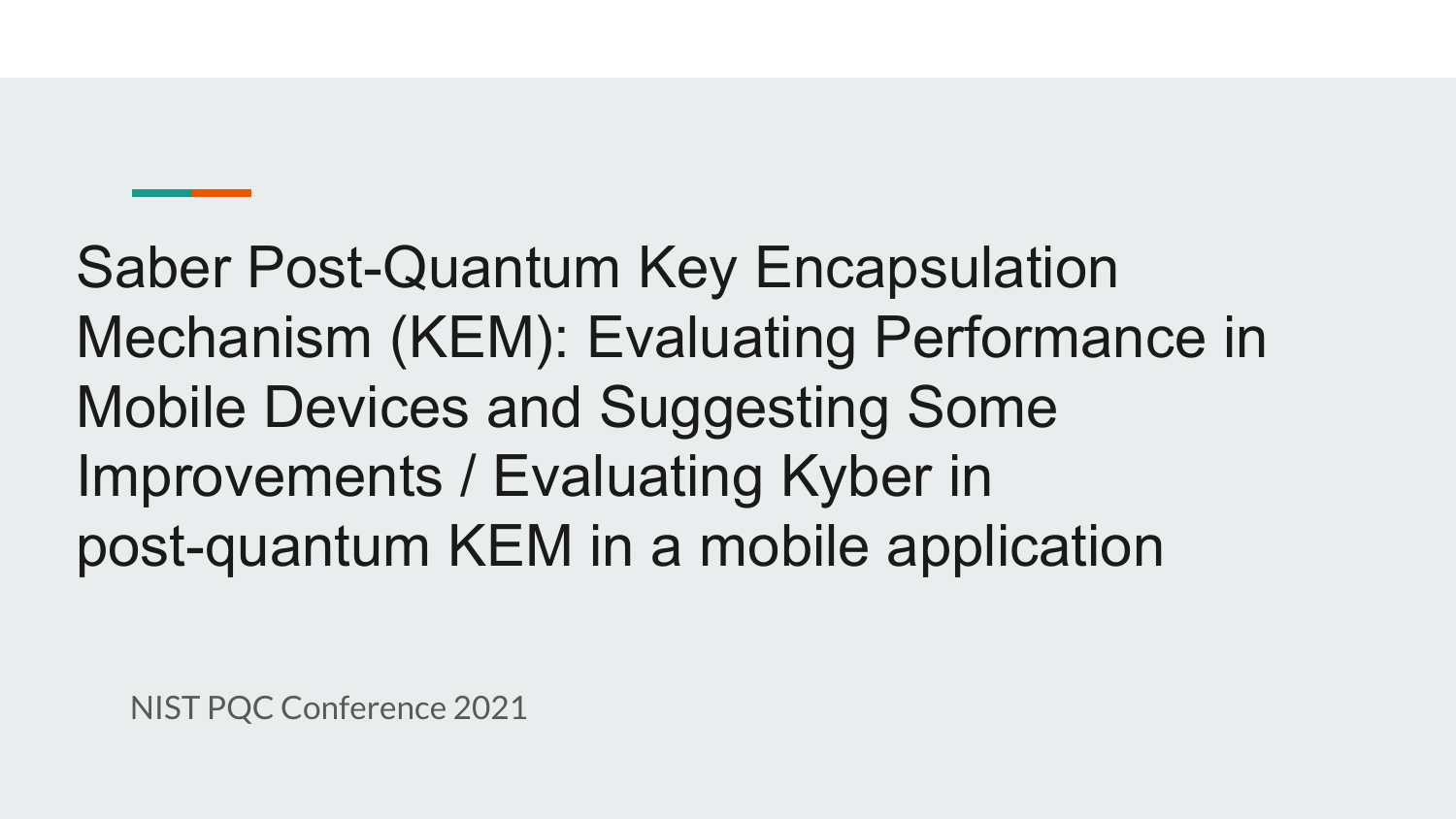# **Topics**

- Saber/Kyber Testing Flow
- Saber Performance Tests Data
	- x64 versus ARM Architectures
- Kyber Performance Tests Data
	- x64 versus ARM Architectures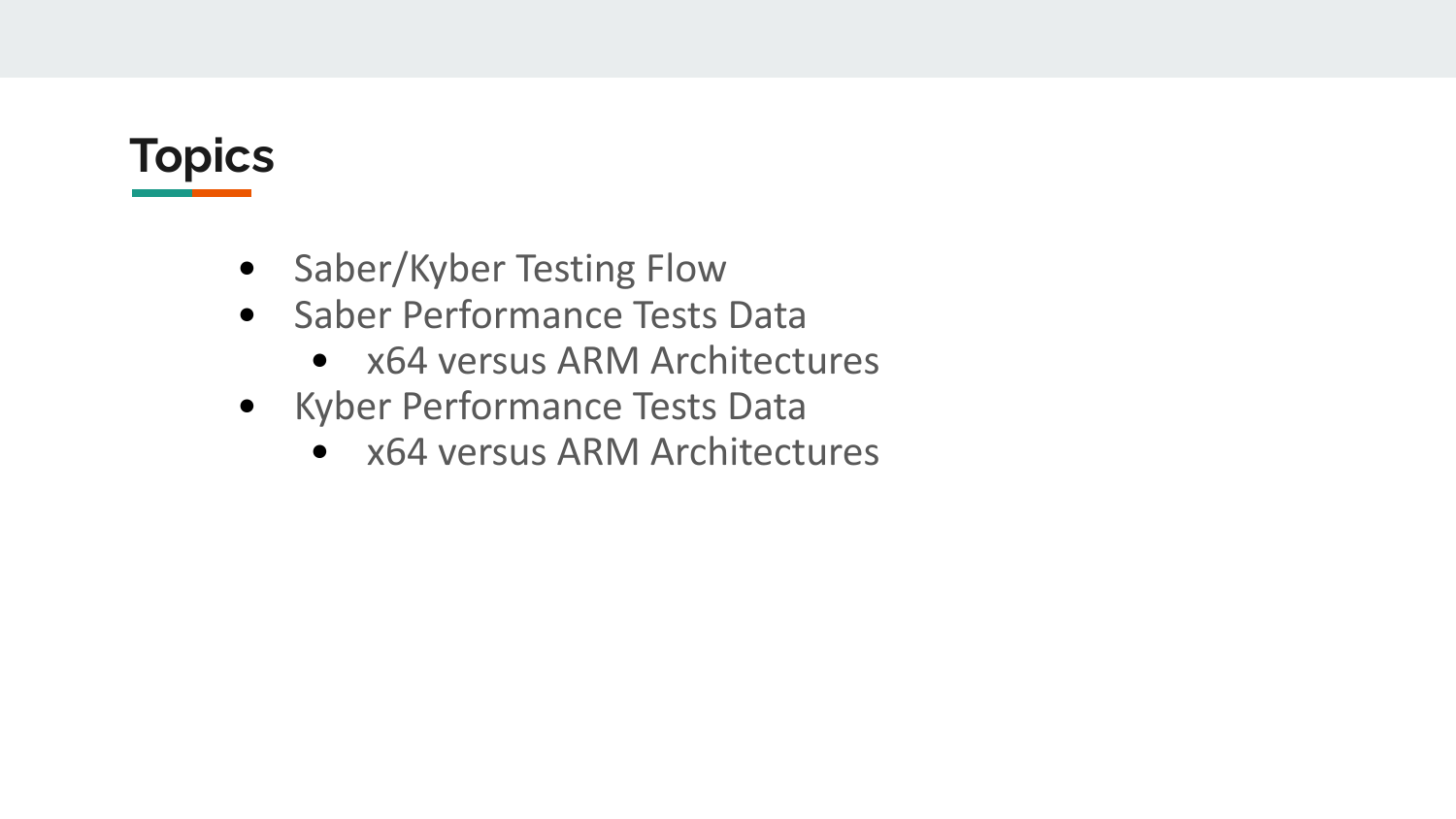### **Saber/Kyber Test Flow**

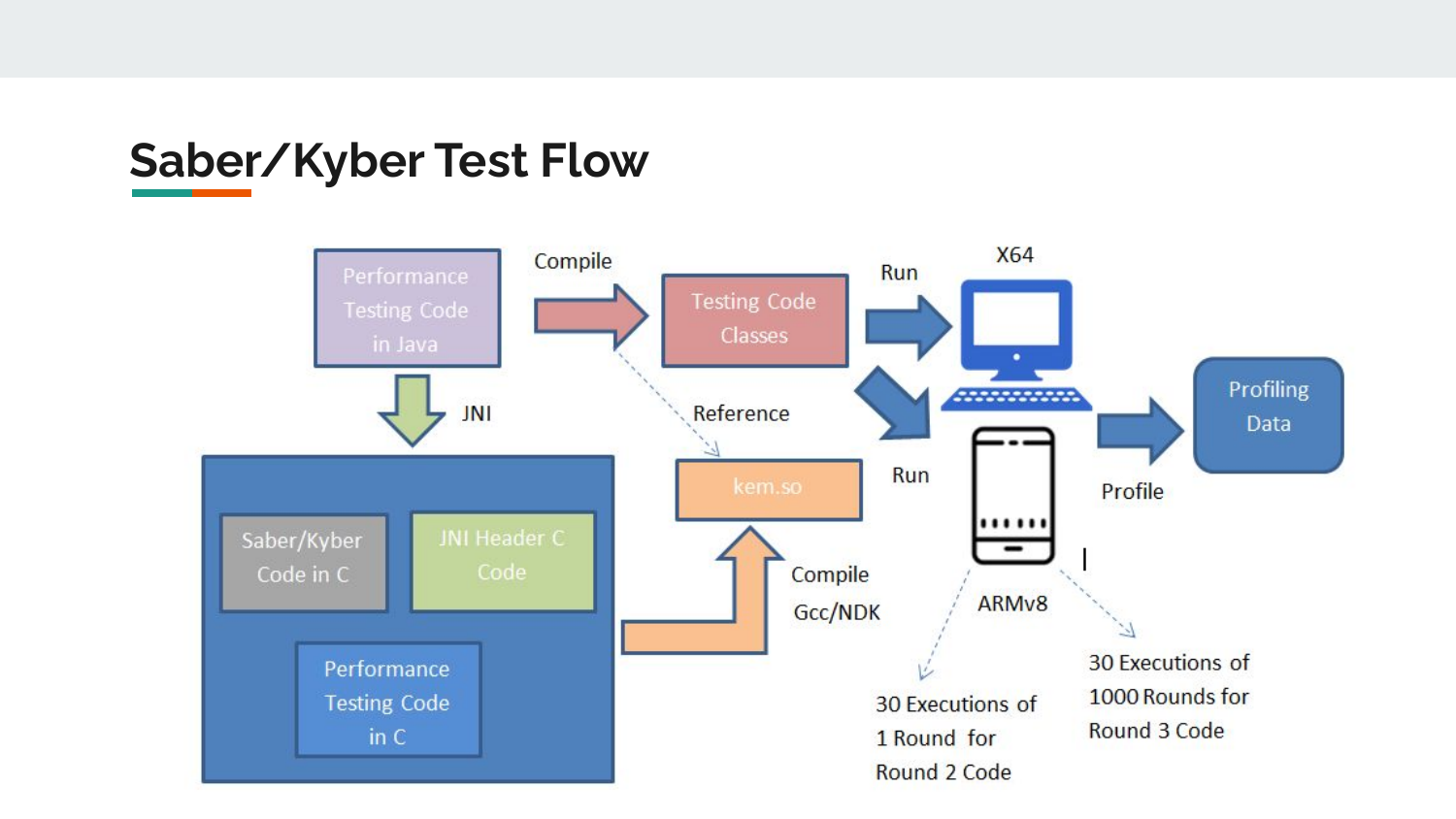### **How were the tests done?**

- Used standard version of both Saber/Kyber.
- Tests Characteristics:
	- Input: *Key Session Object (128 bytes).*
	- Output: *Profiling Data*
	- Code Sequence:
		- Call "indcpa\_kem\_keypair (byte[] pubKey, byte[] privKey)".
		- Call "indcpa\_kem\_enc (byte[] message, byte[] pubKey)".
		- Call "indcpa\_kem\_dec (byte[] encData, byte[] privKey)".
- Padding was necessary when data was not multiple of block size.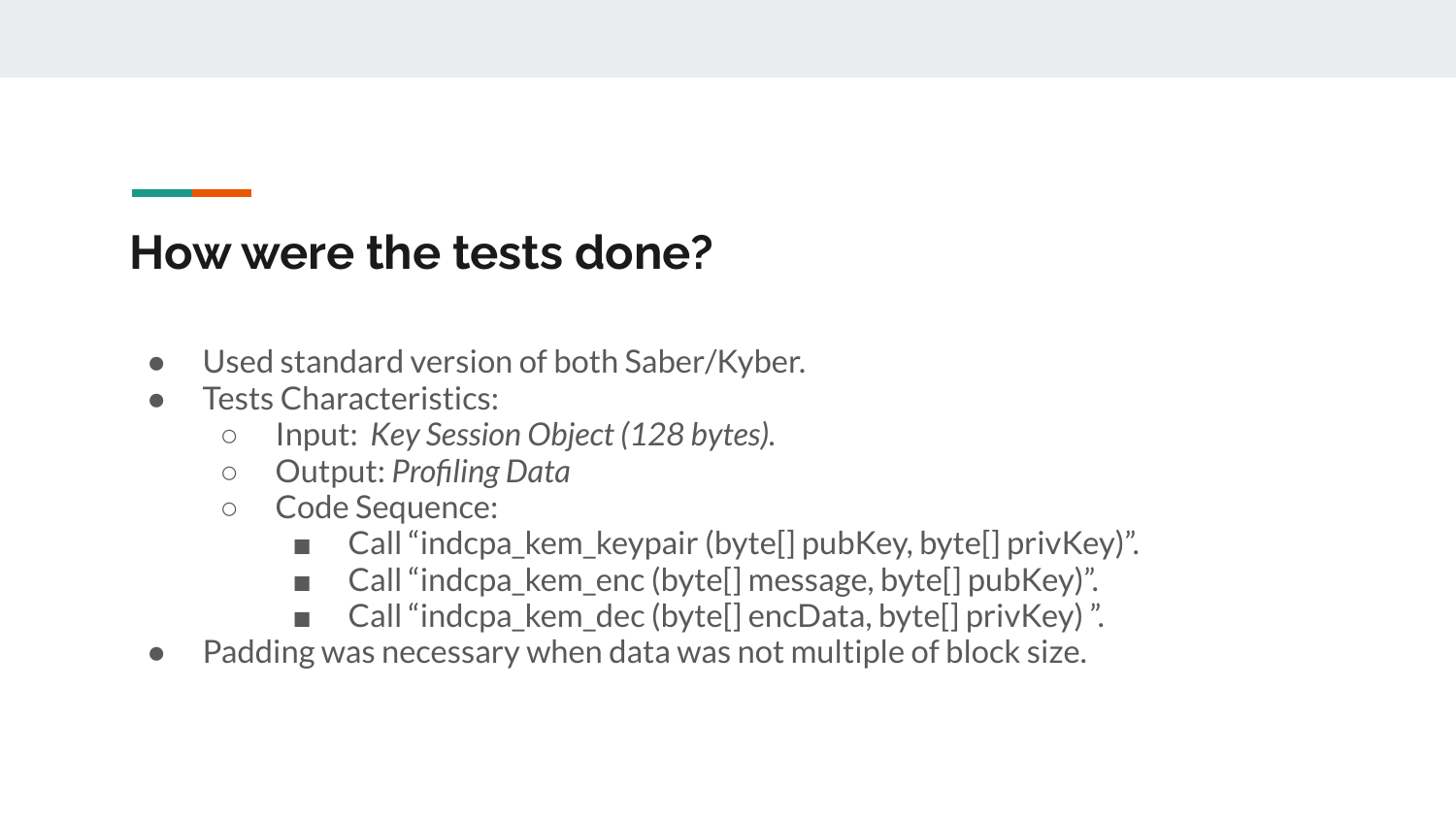# **Algorithms Versions Evaluated - NIST Round 2 and 3**

- Kyber1024
- $\bullet$  NIST security level:  $5^1$
- sk: 3168
- pk: 1568
- ct: 1568
- FireSaber
	- NIST security level:  $5<sup>1</sup>$
	- sk: 1664
	- pk: 1312
	- ct: 1472

<sup>1</sup> "Any attack that breaks the relevant security definition must require computational resources comparable to or greater than those required for key search on a block cipher with a 256-bit key (e.g. AES 256)." (NIST, 2017).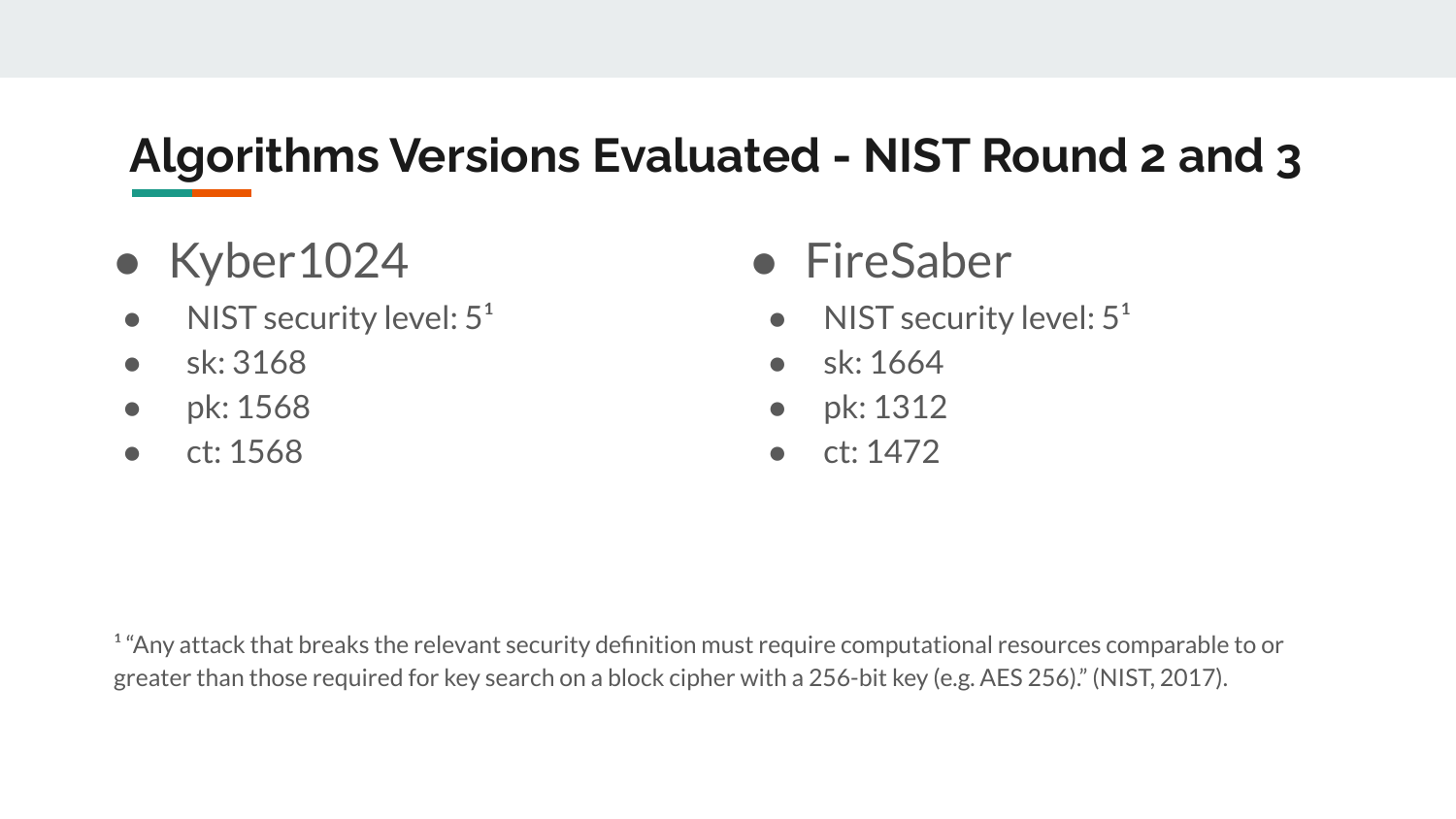### **Saber Test Devices**

- Mobile Device ARMv8
	- Android 10
	- $\circ$  RAM: 8GB
	- Octa-core (2x2.73 GHz) Mongoose M5 + 2x2.60 GHz  $Cortex-A76 + 4x2.0 GHz$ Cortex-A55)
- $\bullet$  PC
	- Ubuntu 20.04 LTS
	- $\circ$  RAM: 8GB
	- $\circ$  Intel(R) Core(TM) i7-6700 -3,4GHz
	- $\circ$  64 bits

● Security Level: *FireSaber (AES-256)*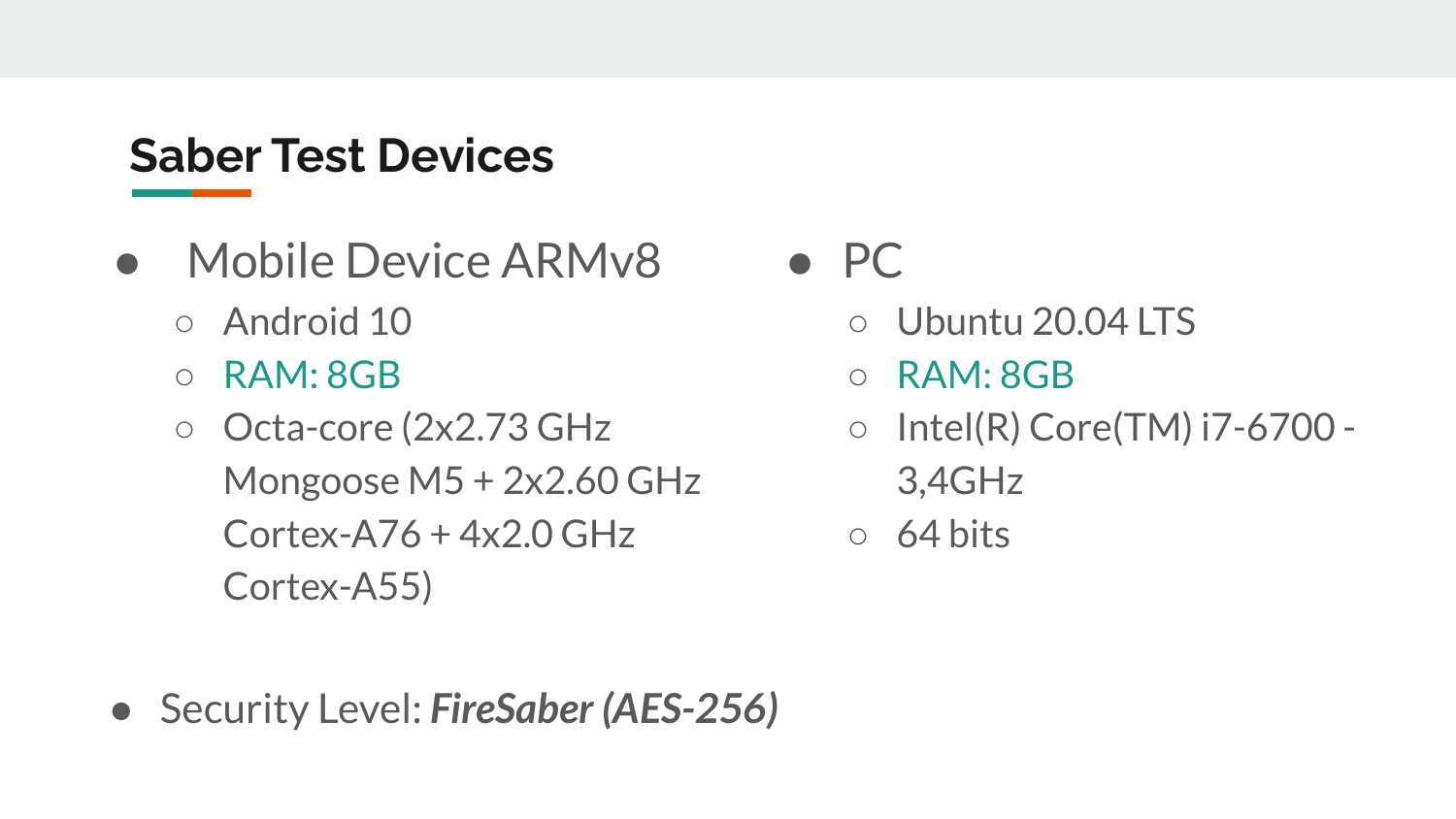## **Saber - Average Time - x64 Architecture**

- Round 2
	- **KEY GENERATION**:
		- $\blacksquare$  **1458.00**  $\mu$  seconds
	- **○ ENCRYPTION:**
		- $\blacksquare$  **1584.04**  $\mu$  seconds
	- **○ DECRYPTION:**
		- $\blacksquare$  **382.43**  $\mu$  seconds

\* Round 2 had better performance

- Round 3
	- **KEY GENERATION**:
		- **1970.18**  $\mu$  seconds
	- **○ ENCRYPTION:**
		- **2435.74**  $\mu$  seconds
	- **○ DECRYPTION:**
		- $\blacksquare$  **574.68** $\mu$  seconds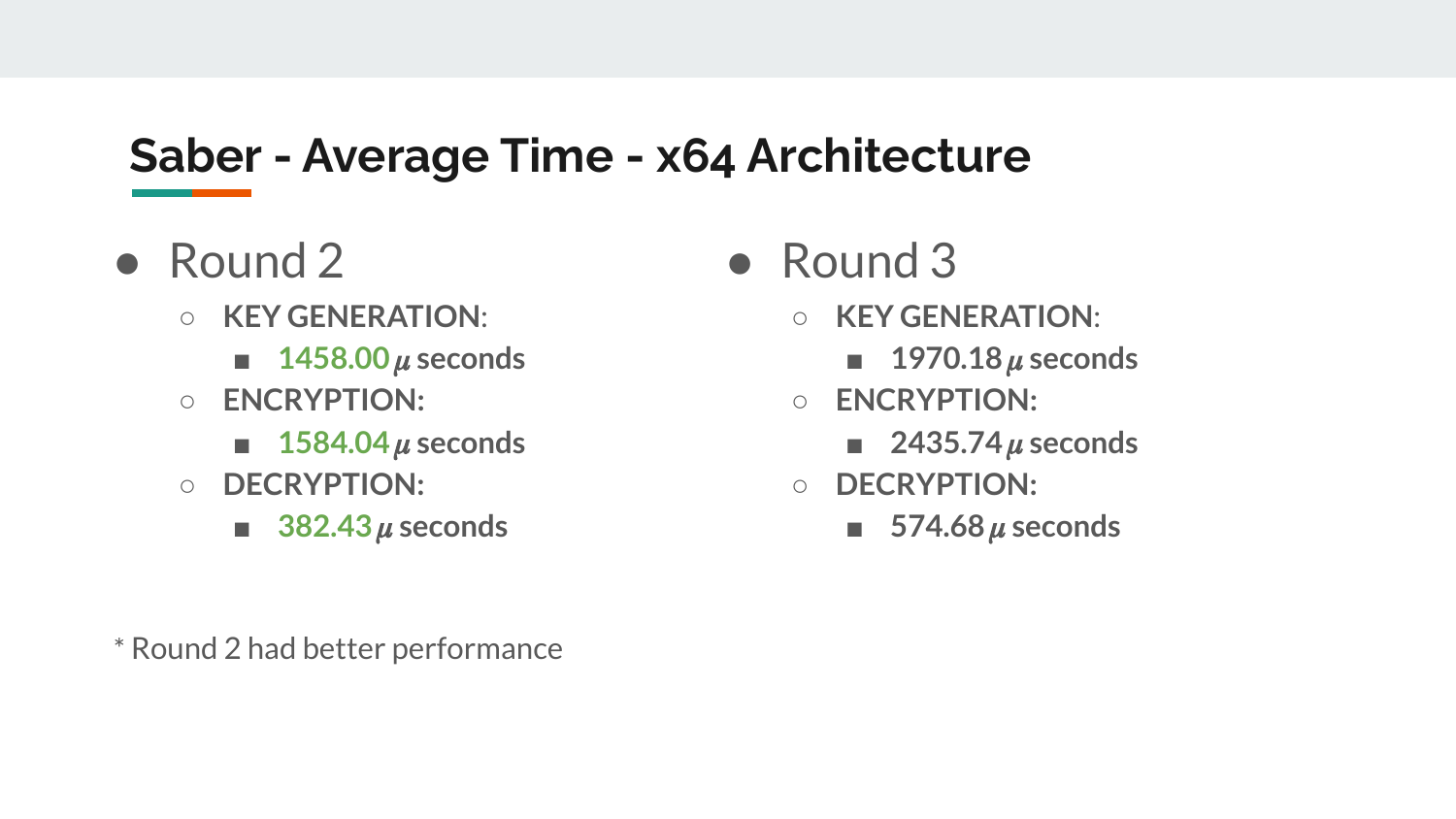## **Saber - Average Time - ARM Architecture**

- Round 2
	- **KEY GENERATION**:
		- 894.20  $\mu$  seconds
	- **○ ENCRYPTION:**
		- **753.70**  $\mu$  seconds
	- **○ DECRYPTION:**
		- **211..09**  $\mu$  seconds

\* Round 3 had better performance

- Round 3
	- **KEY GENERATION**:
		- 333.96  $\mu$  seconds
	- **○ ENCRYPTION:**
		- $\blacksquare$  **355.25**  $\mu$  seconds
	- **○ DECRYPTION:**
		- $\blacksquare$  **128.25**  $\mu$  seconds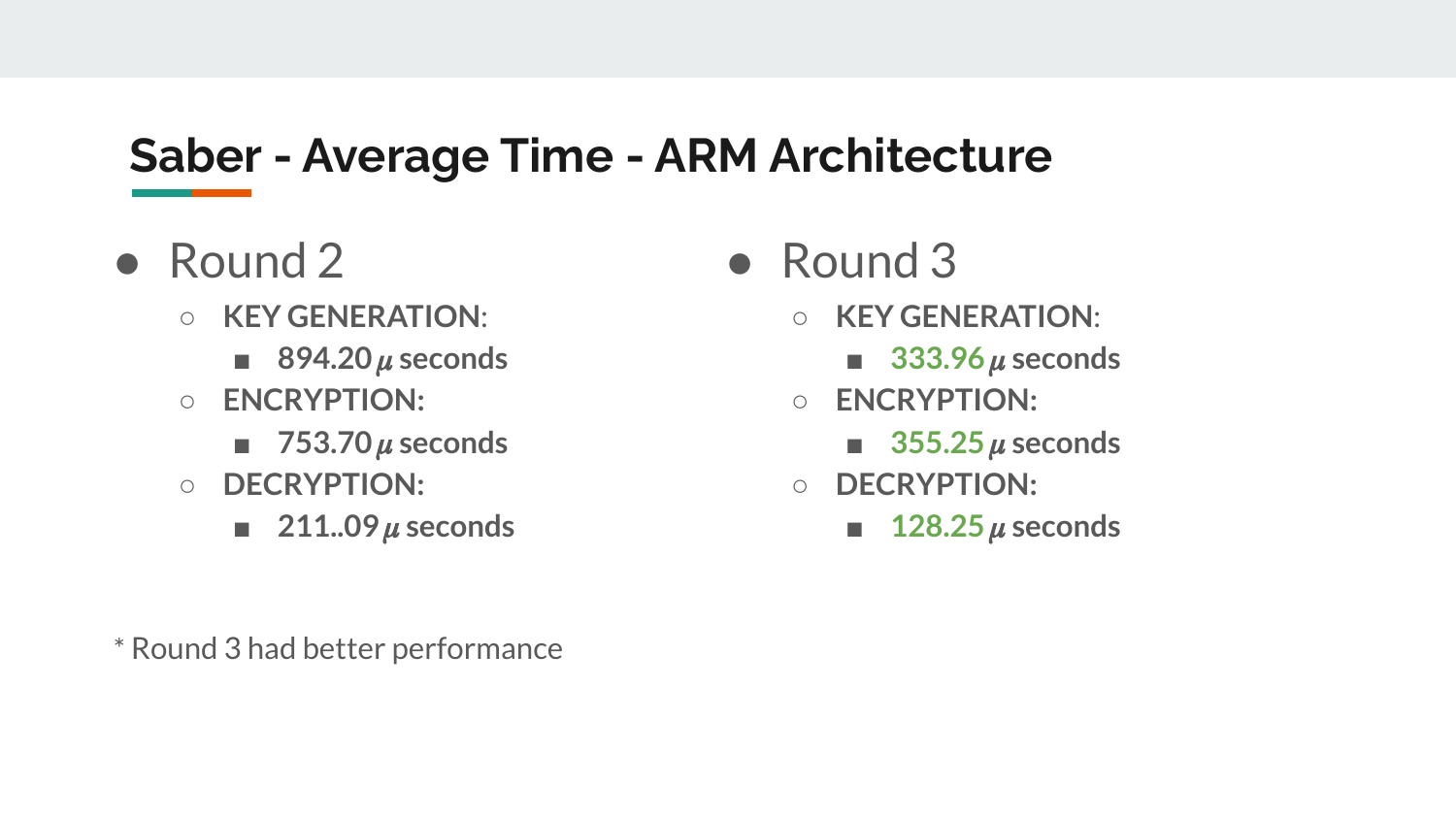### **Saber - Bottlenecks - x64 Architecture**

- Round 2
	- **KEY GENERATION**:
		- **■ MatrixVectorMulti Function (81% Consumption)**
	- **○ ENCRYPTION:**
		- **■ MatrixVectorMulti Function (59% Consumption )**
	- **○ DECRYPTION:**
		- **■ InnerProd Function (95% Consumption)**
- $\bullet$  Round 3
	- **KEY GENERATION**:
		- **■ MatrixVectorMulti Function (86% Consumption)**
	- **○ ENCRYPTION:**
		- **■ MatrixVectorMulti Function (68% Consumption)**
	- **○ DECRYPTION:**
		- **■ InnerProd Function (96% Consumption)**

\* MatrixVectorMulti and InnerProd are bottlenecks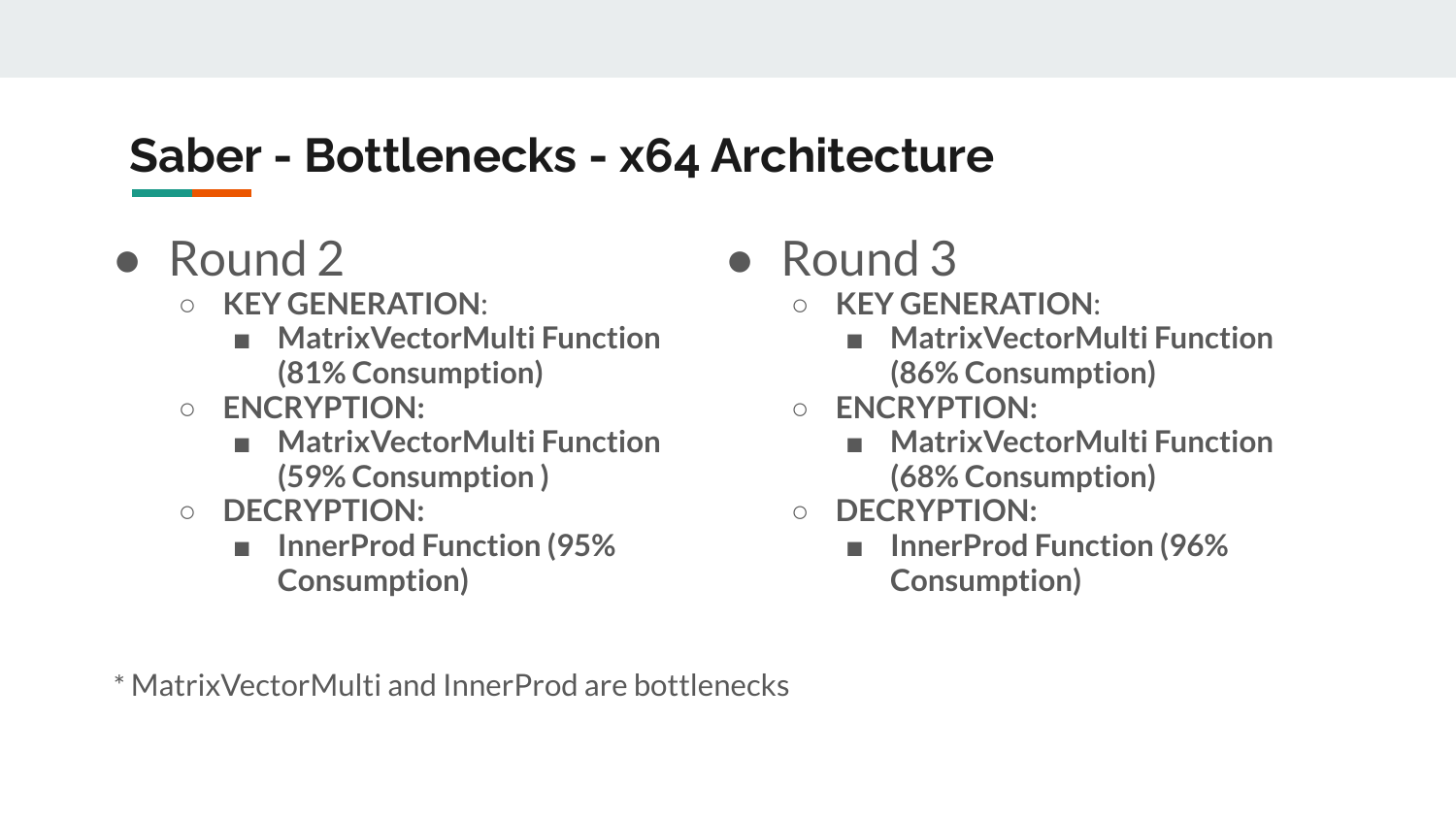## **Saber - Bottlenecks - ARM Architecture**

- Round 2
	- **KEY GENERATION**:
		- **■ MatrixVectorMulti Function (67% Consumption)**
	- **○ ENCRYPTION:**
		- **■ MatrixVectorMulti Function (40% Consumption)**
	- **○ DECRYPTION:**
		- **■ InnerProd Function (88% Consumption)**
- $\bullet$  Round 3
	- **KEY GENERATION**:
		- **■ MatrixVectorMulti Function (64% Consumption)**
	- **○ ENCRYPTION:**
		- **■ MatrixVectorMulti Function (55% Consumption)**
	- **○ DECRYPTION:**
		- **■ InnerProd Function (89% Consumption)**

\* MatrixVectorMulti and InnerProd are bottlenecks

\* Consumption values were more balanced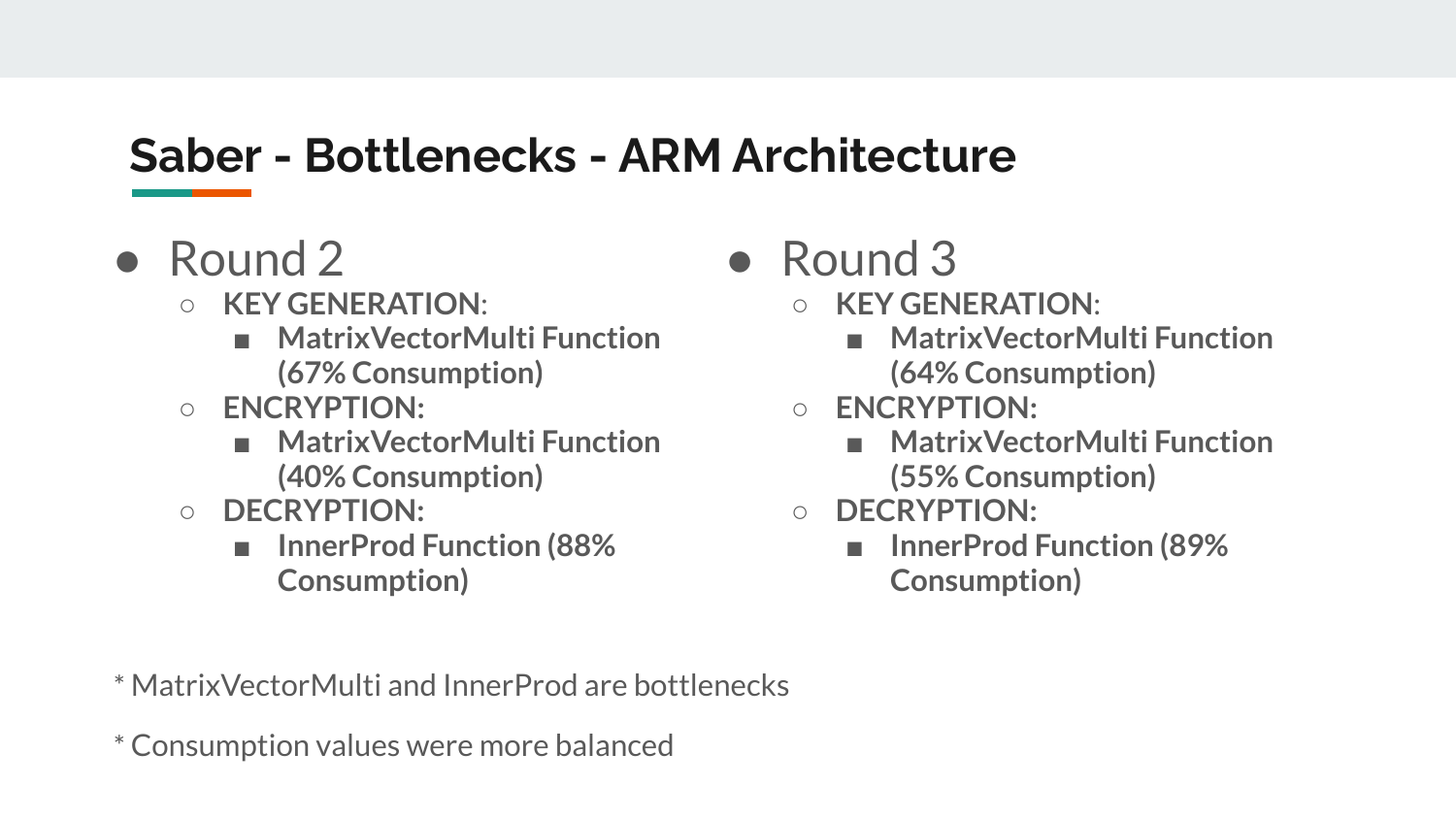#### **Saber Round 2 - x64 versus ARM Architectures**

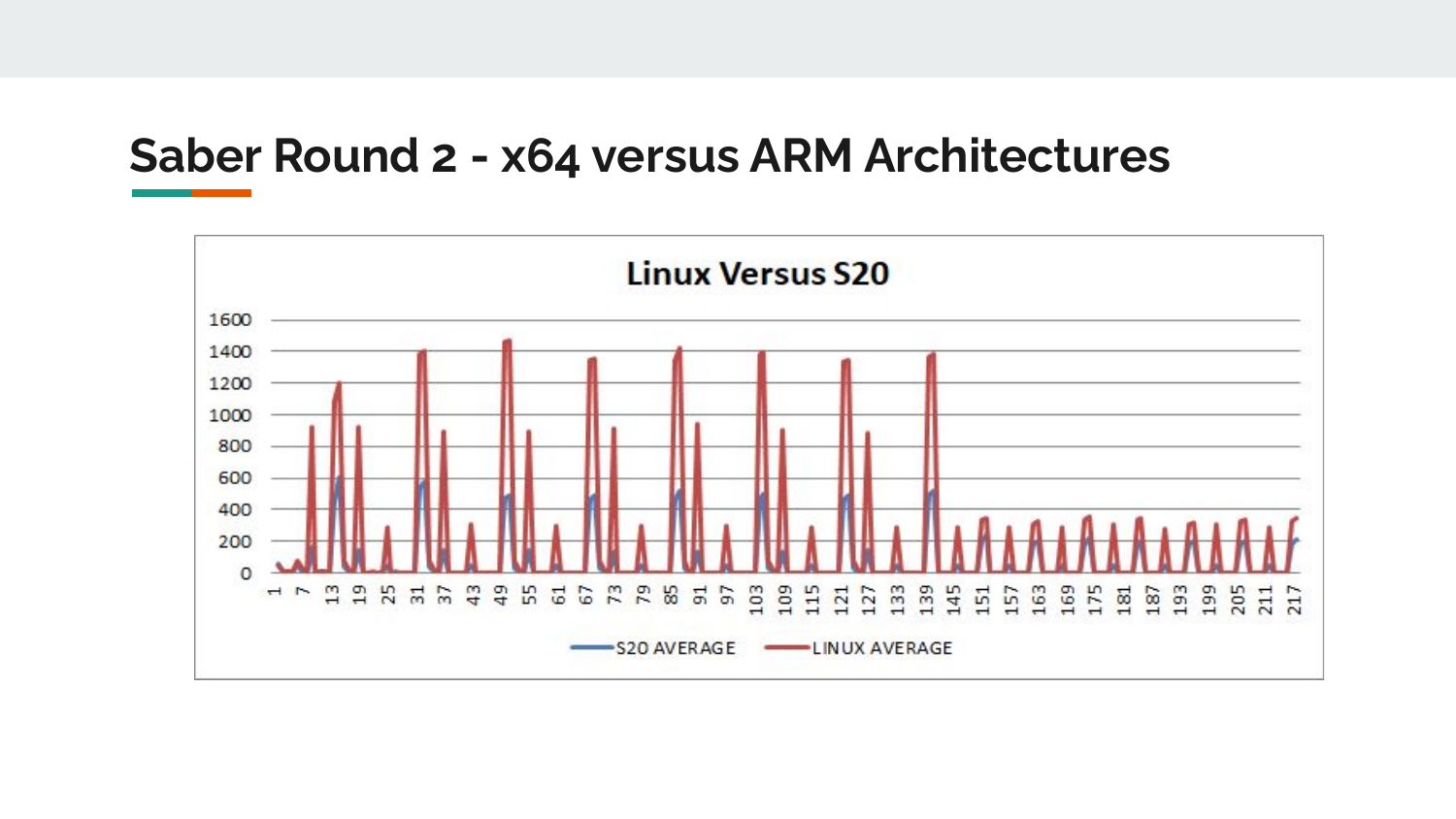#### **Saber Round 3 - x64 versus ARM Architectures**



● x64 better 4 times and ARM better 26 times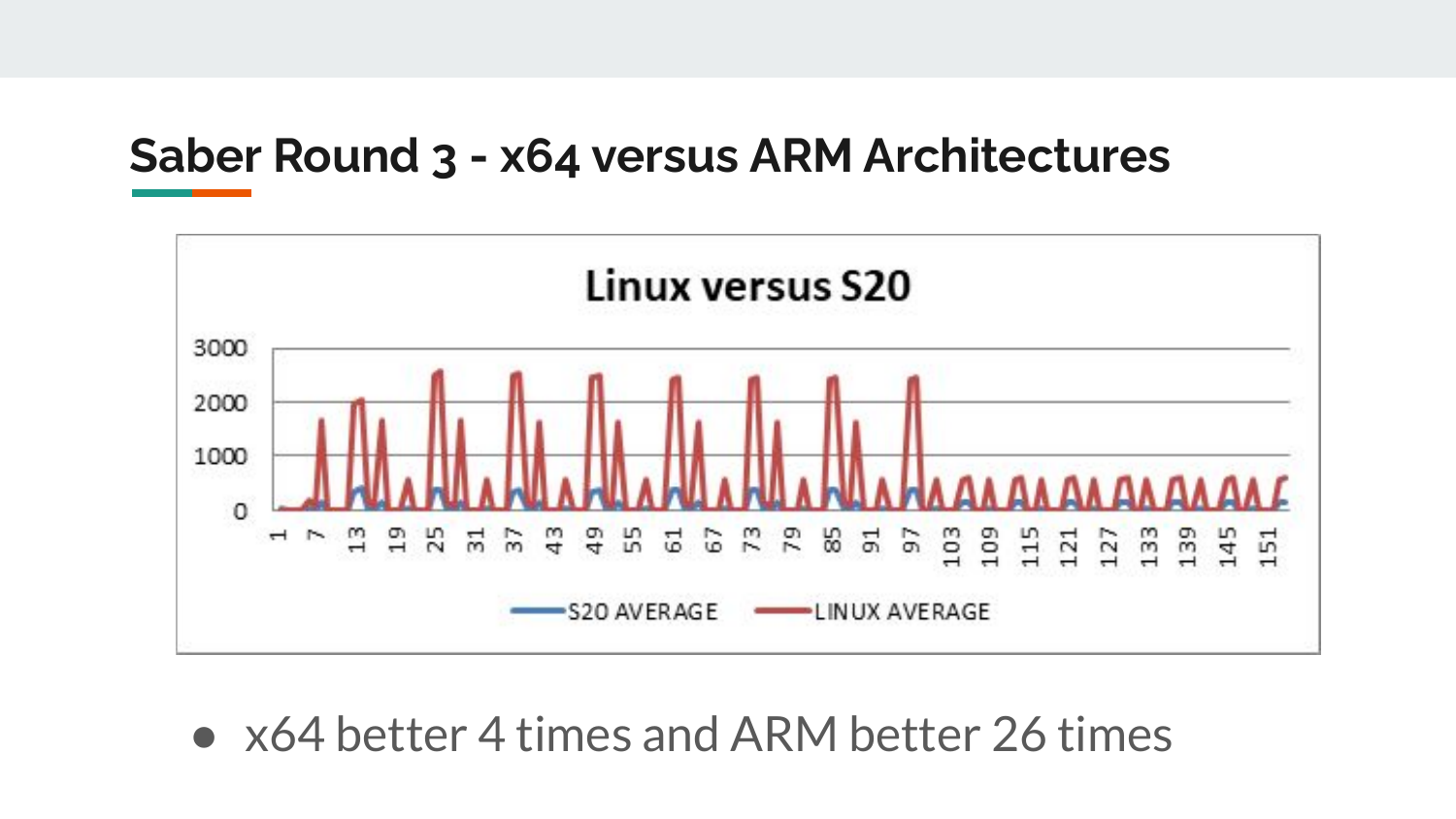## **Saber Round 3 Code Improvement**

- Improvement in MatrixVectorMulti Function
	- Use **shift operations** i*nstead of* **division by 2** on **karatsuba\_simple** function that is inside *MatrixVectorMulti function.*
- What was better in performance?
	- Function had an improvement of *3.26% compared to Round 3 original code*.
- Is improvement conclusive?
	- Tests showed better performance, however we can't affirm it's conclusive.
	- $\circ$  There are compilers that automatically change division by 2 to shift operations.
	- We suggest Saber team to evaluate this improvement and conclude if it really improved performance.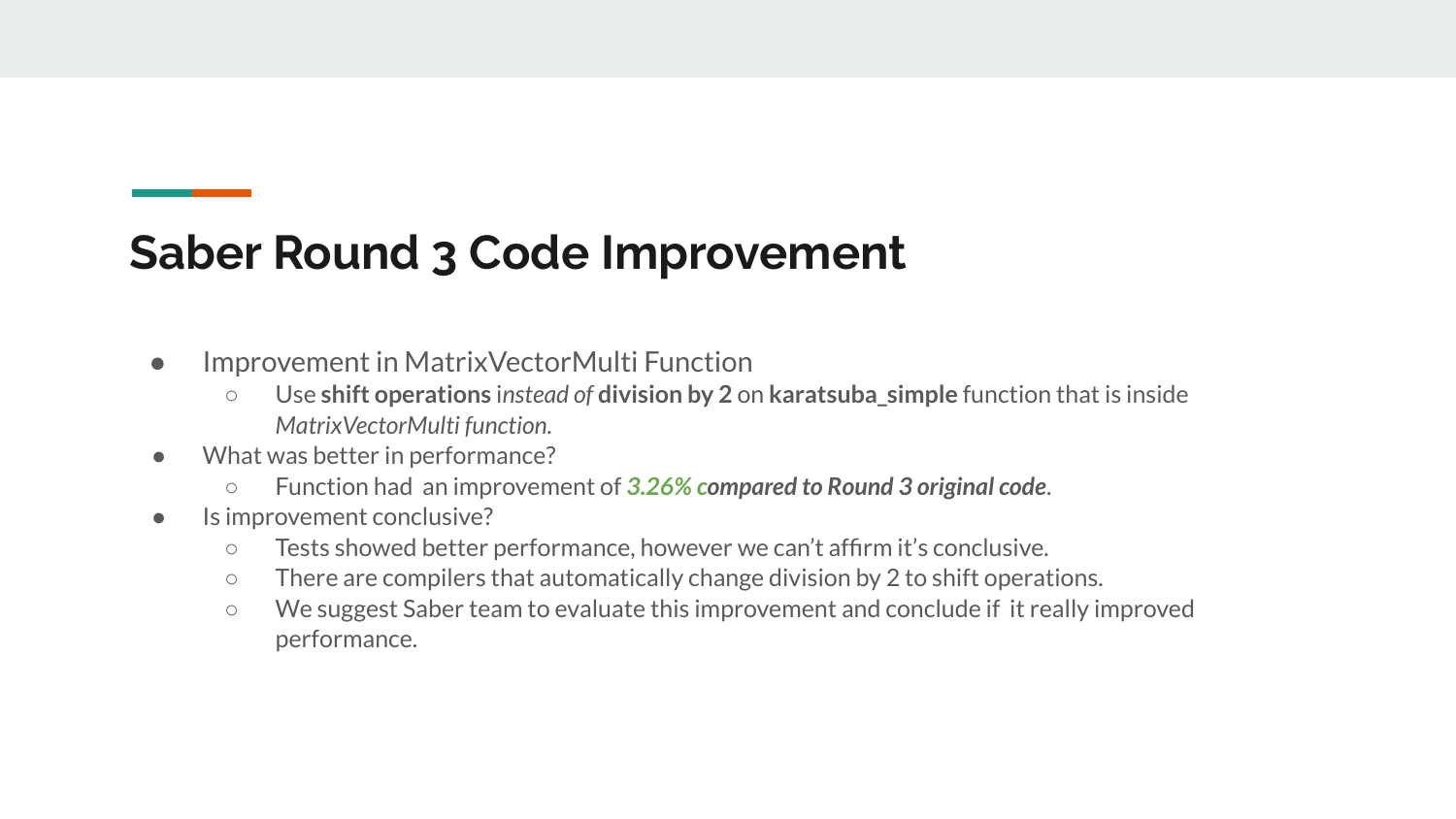# **Kyber Test Devices**

- Mobile Device ARMv8
	- Android 10
	- $\circ$  RAM: 8GB
	- Octa-core (2x2.73 GHz) Mongoose M5 + 2x2.60 GHz  $Cortex-A76 + 4x2.0 GHz$ Cortex-A55)

## $\bullet$  PC

- Ubuntu 20.04 LTS
- $\circ$  RAM: 8GB
- $\circ$  Intel(R) Core(TM) i7-6700 -3,4GHz
- $\circ$  64 bits

● Security Level: *Kyber1024 (AES-256)*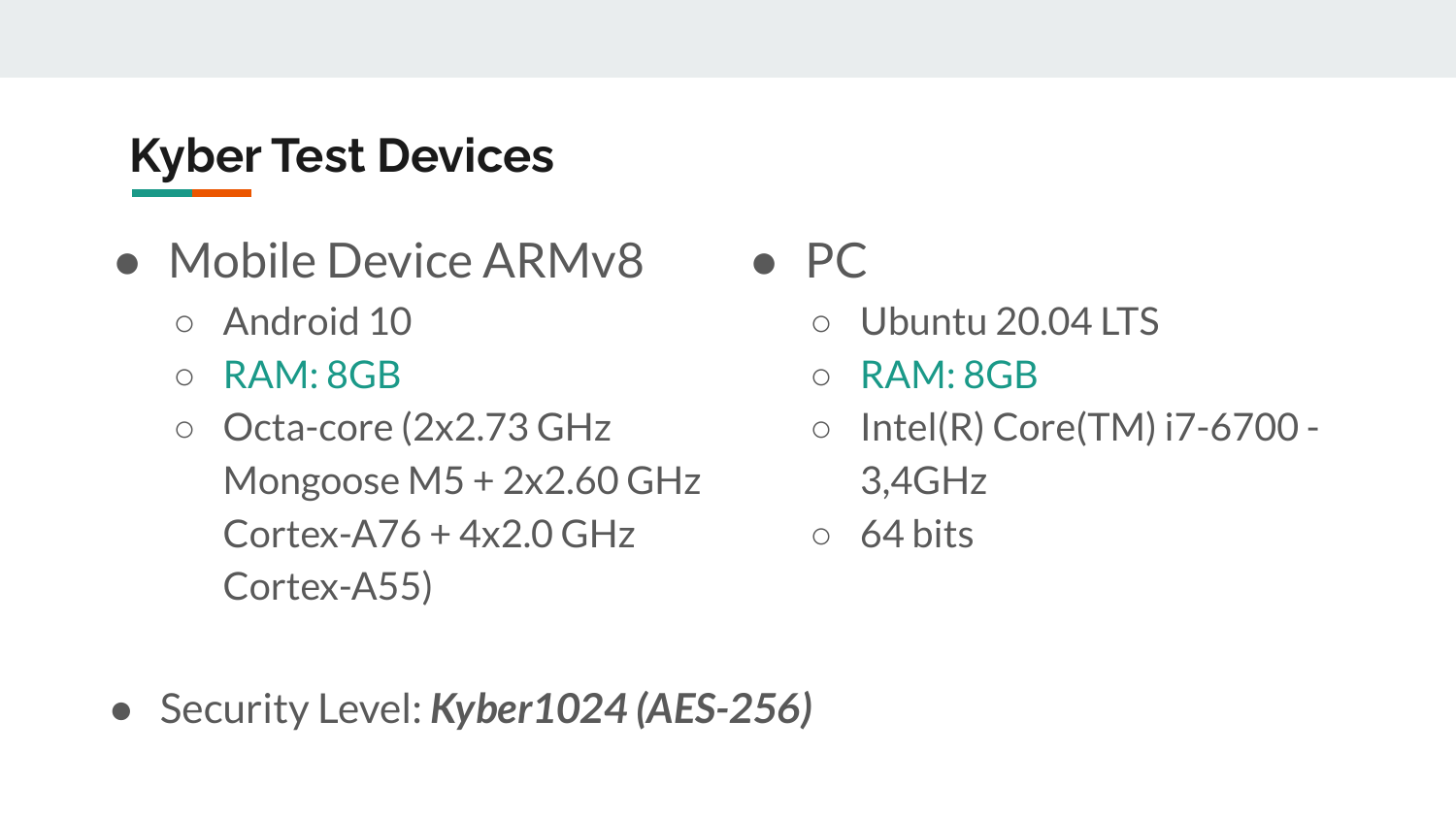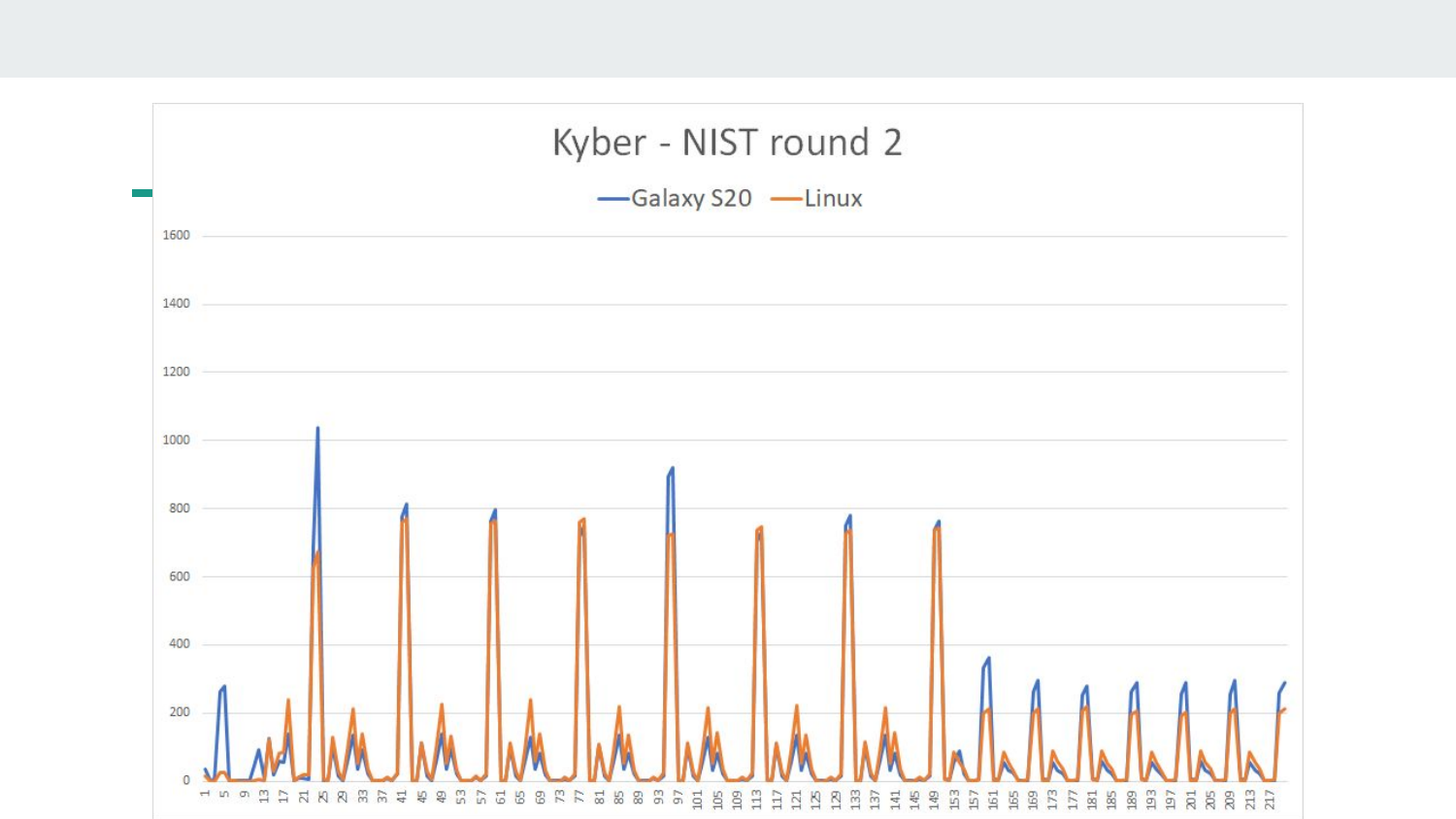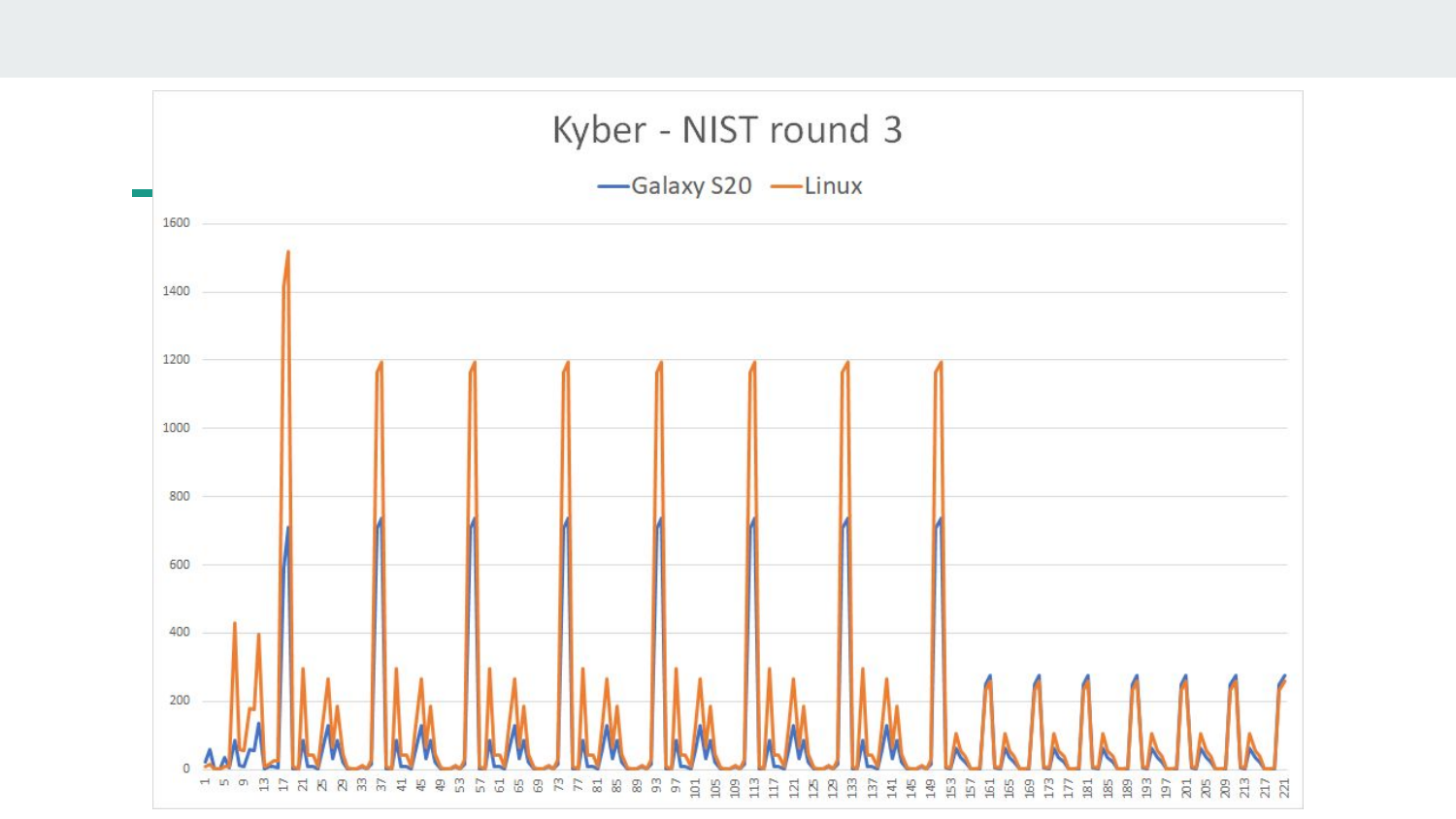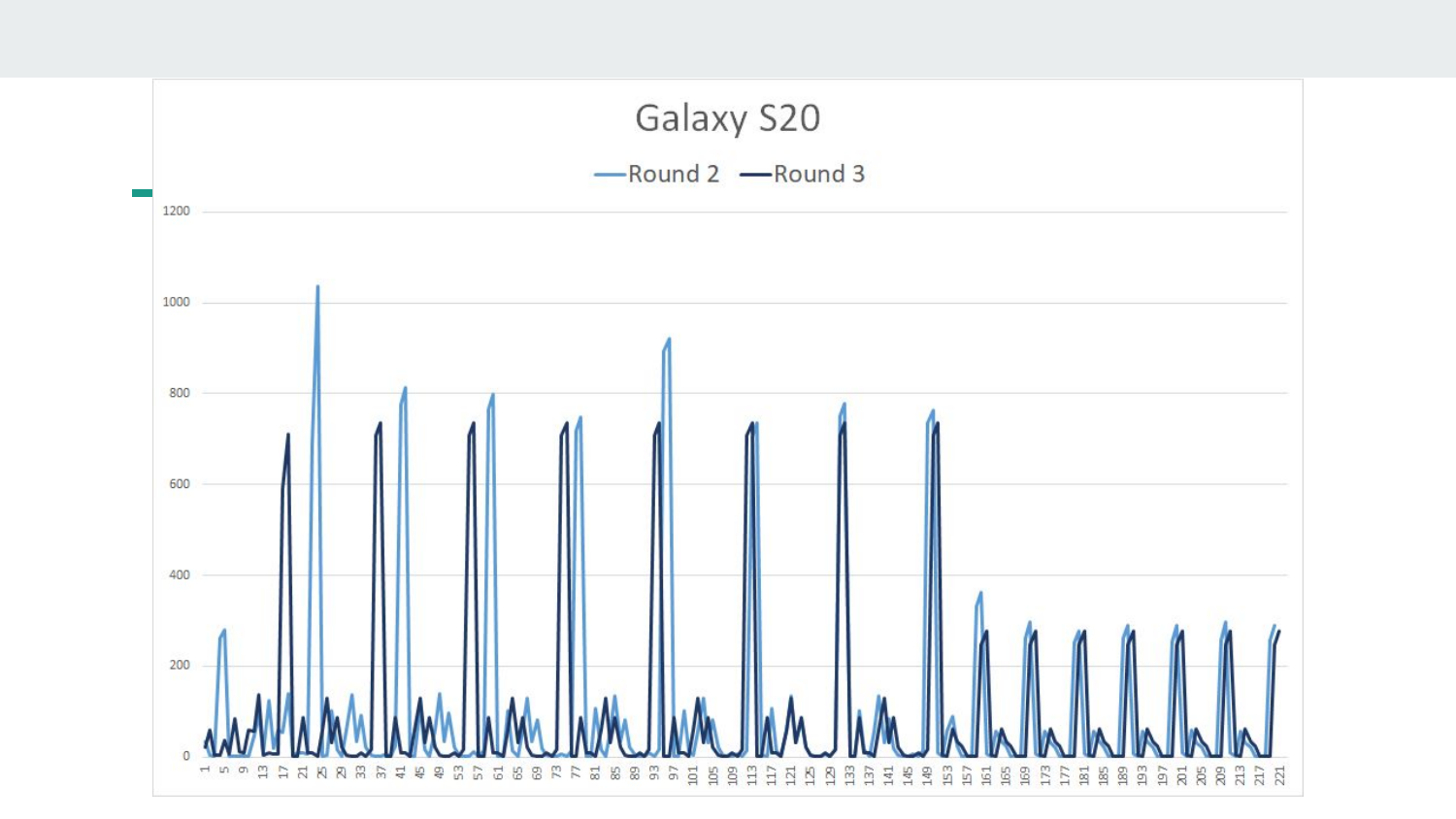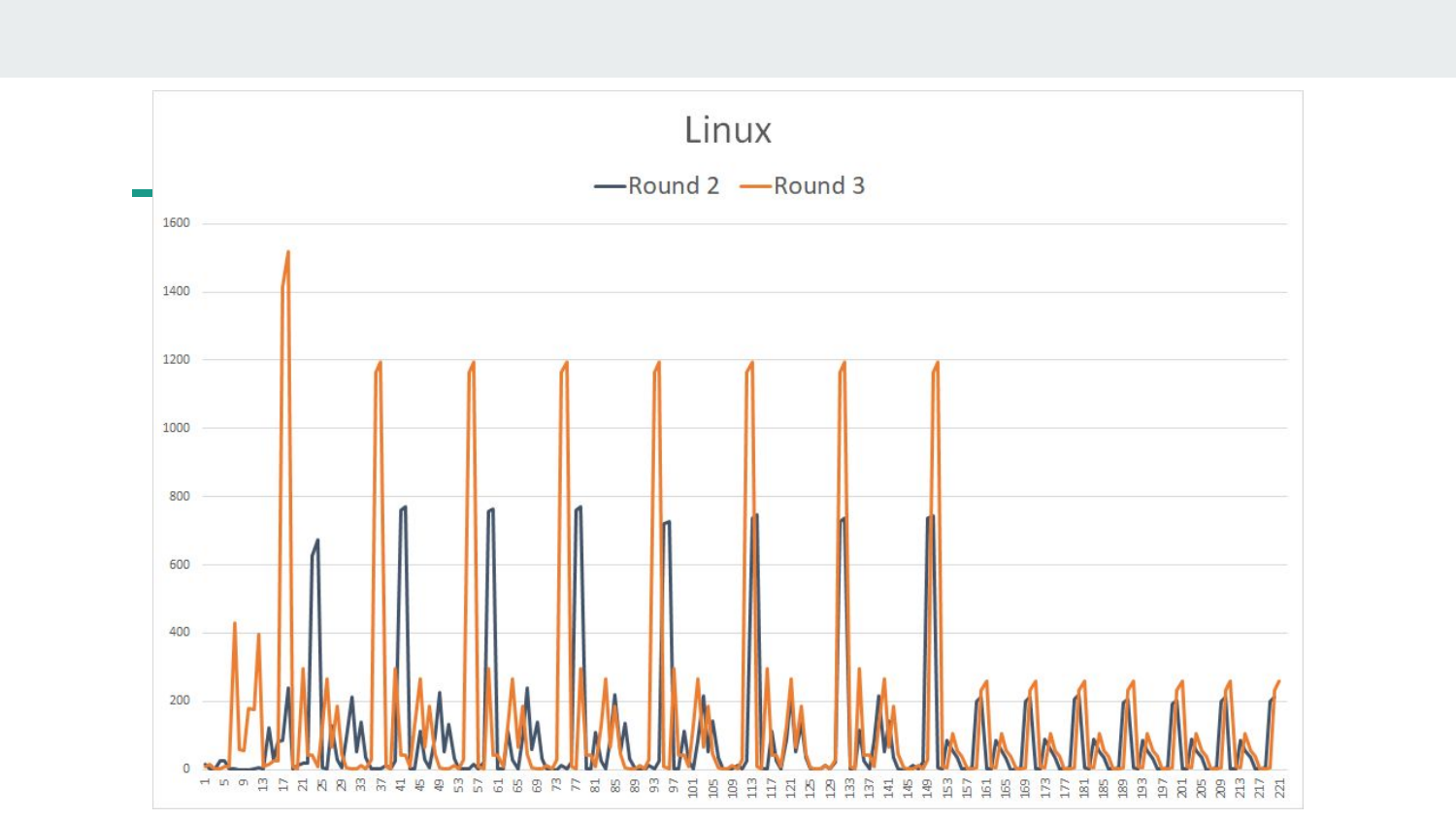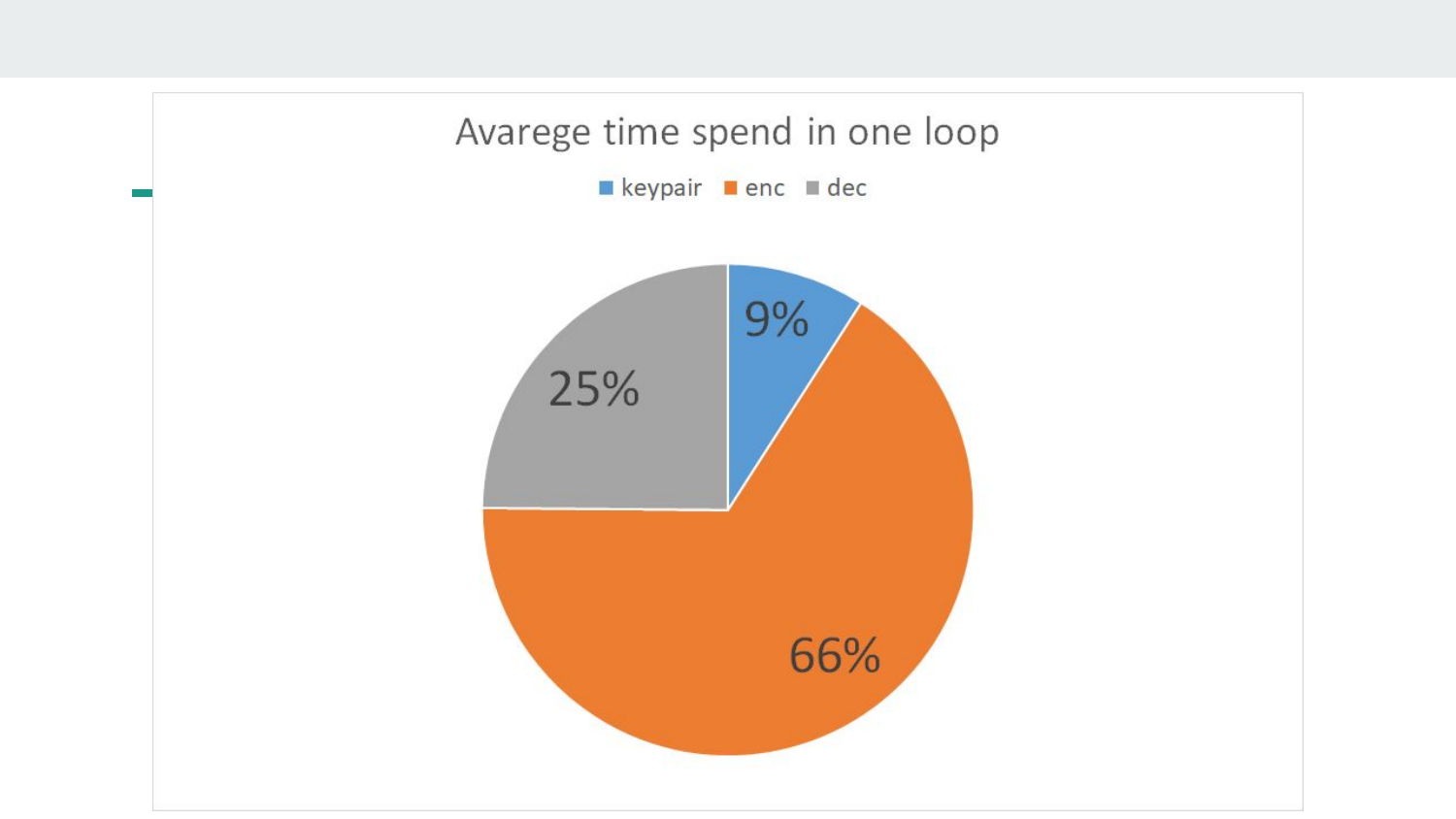# **Kyber - Analysis Round 2 versus Round 3**

## ● Analysis

- Average execution time for Linux was increased
- Average execution time for Android was reduced
- Top values were kept

## ● Conclusion

○ Kyber was optimized for ARM architecture in newest NIST submission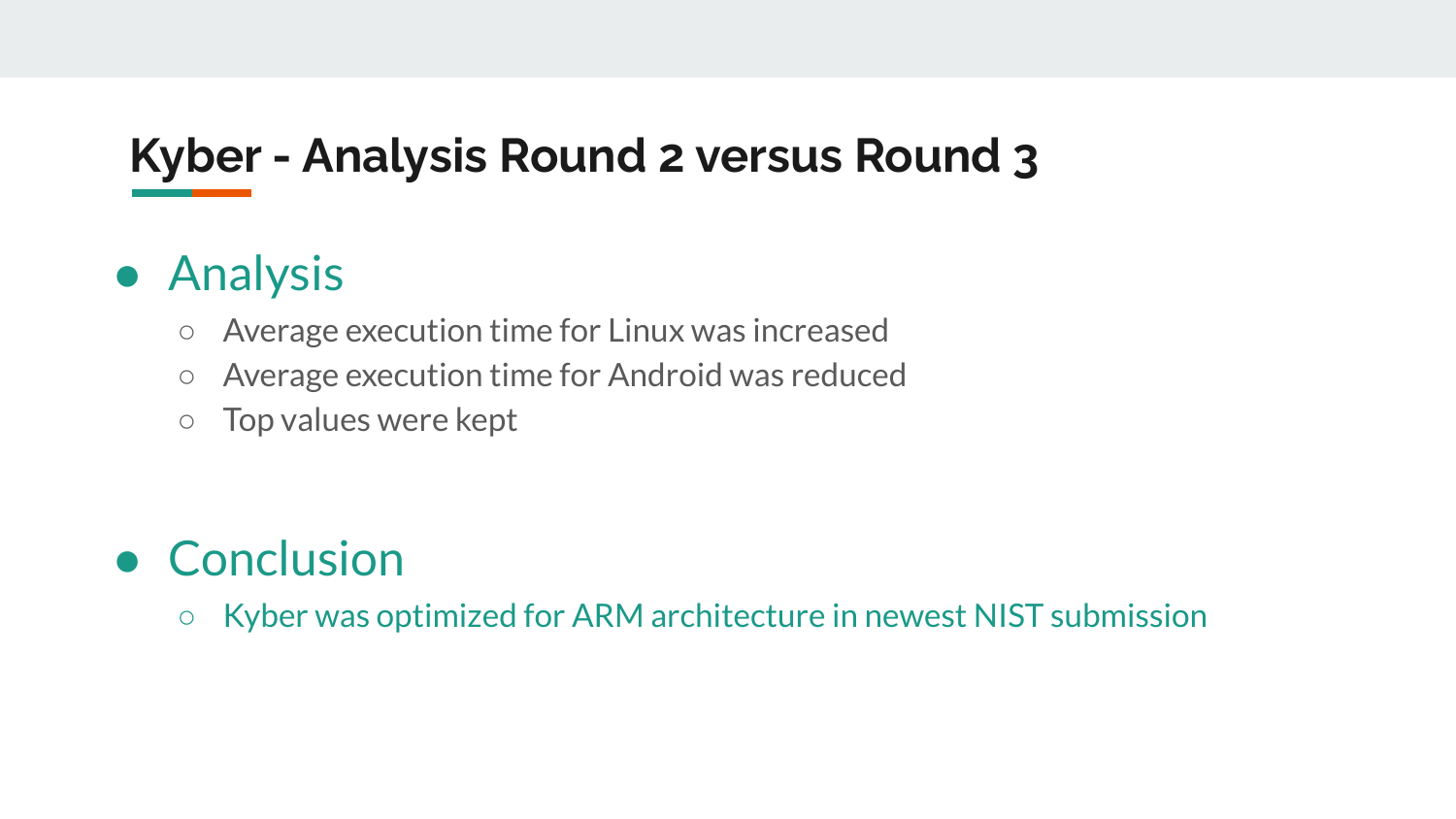## **Searching for code improvements**

- Look for multiplication and division operations that could be replaced by bit shifting
	- Not found an effective change
- Use 90s variant to find out improvements
	- "The 90s variant of Kyber uses symmetric primitives that are standardized by NIST and accelerated in hardware on a large variety of platforms." (Kyber, 2020)
	- For Galaxy S20 was not effective (see next slide), it increased the average execution time in 41.28%
		- Worst times for key pair generation and encryption
		- Better times for decryption